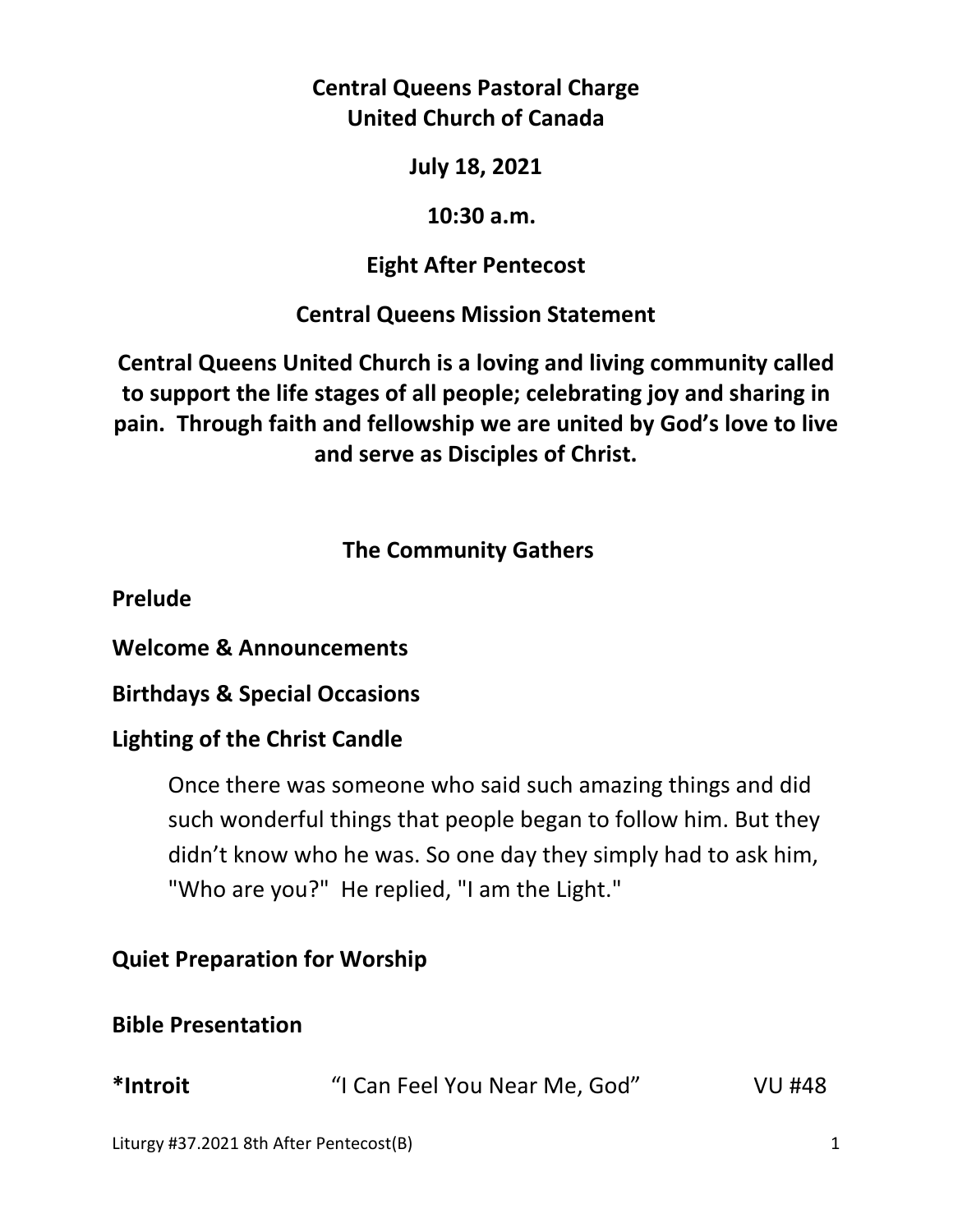## **\*Call to Worship**

In moments of anxiety, God leads us to still waters.  **O God, we come to you.** 

 In moments of confusion, God leads us in right paths.  **O God, we come to hear your voice.** 

 In moments of loneliness, God is with us.  **O God, we come into your presence, seeking your love.** 

 In all our moments, God is with us.  **So we come to praise the One who restores our lives.** 

| *Hymn | "Let Us Build a House" | MV#1 |
|-------|------------------------|------|
|       |                        |      |

### **Prayer of Approach**

 **God our Maker, in summer we easily marvel at the world you have made, the colours of sunrise and sunset filling the horizon, the intricate beauty of flower gardens and natural parks, the quiet dignity of a river in its course, and the steadfast presence of a rock face carved over time. You show us how each small piece of your creation depends in many ways on all the others. Summer growth depends on spring rains; health for each creature depends on the wise balance you have set between each species; the quality of life on the respect we show one another. Wise and patient God, we marvel at the world you love. Our worship joins the songs of all creation to bring you praise, honouring you and the relationships you have set between us all, through Christ, firstborn of all creation.**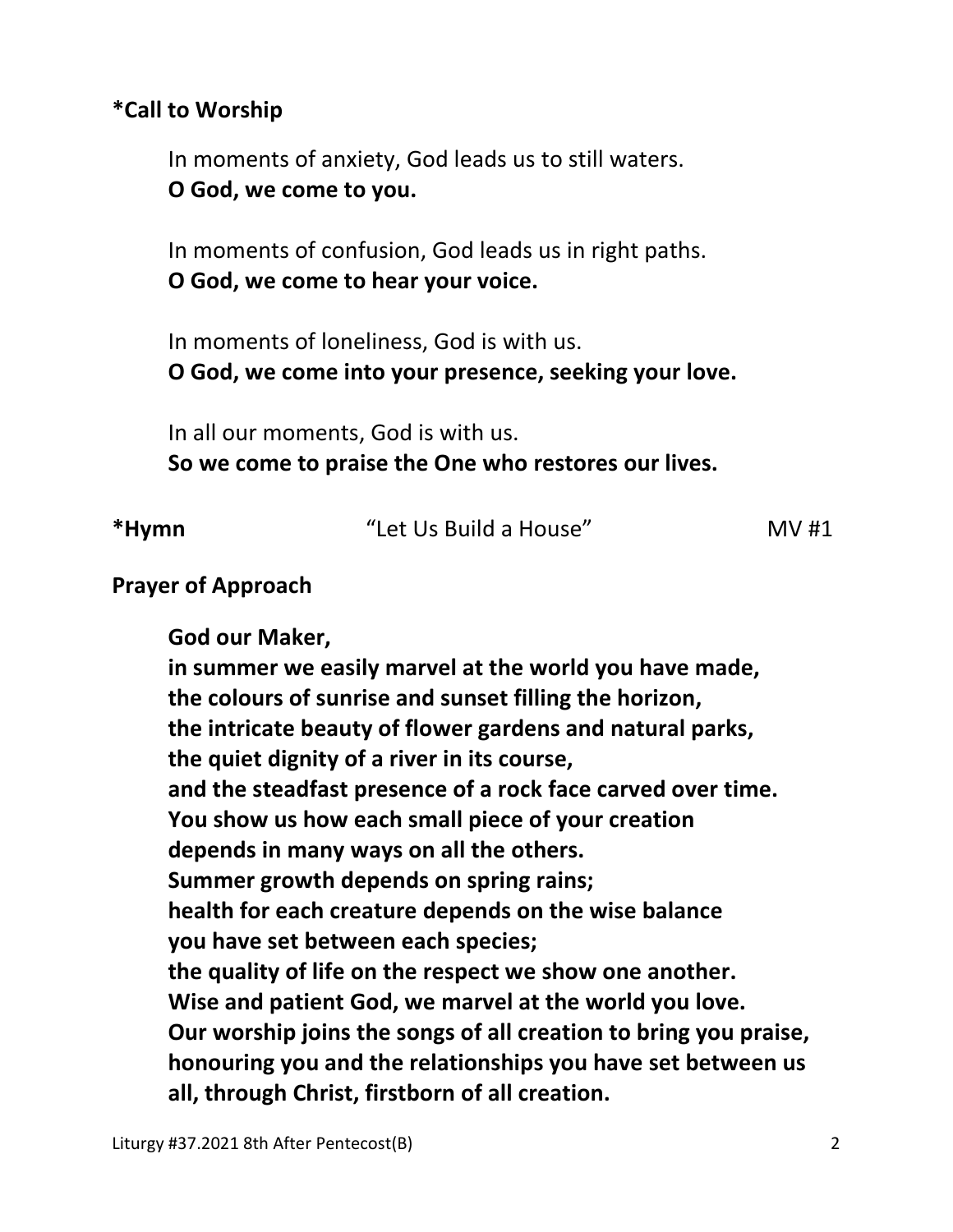With Jesus, we share in the ancient prayer…

### **Lord's Prayer**

**Our Father, who art in heaven, hallowed be thy name. Thy Kingdom come, thy will be done on earth, as it is in heaven. Give us this day our daily bread; and forgive us our trespasses, as we forgive those who trespass against us; and lead us not into temptation, but deliver us from evil. For thine is the kingdom, the power, and the glory, for ever and ever. Amen.** 

#### **Hymn**

**All God's Children**

**Hymn**

## **Listening for God's Word**

**Sacred Word** 

 **Ephesians 2:11–22**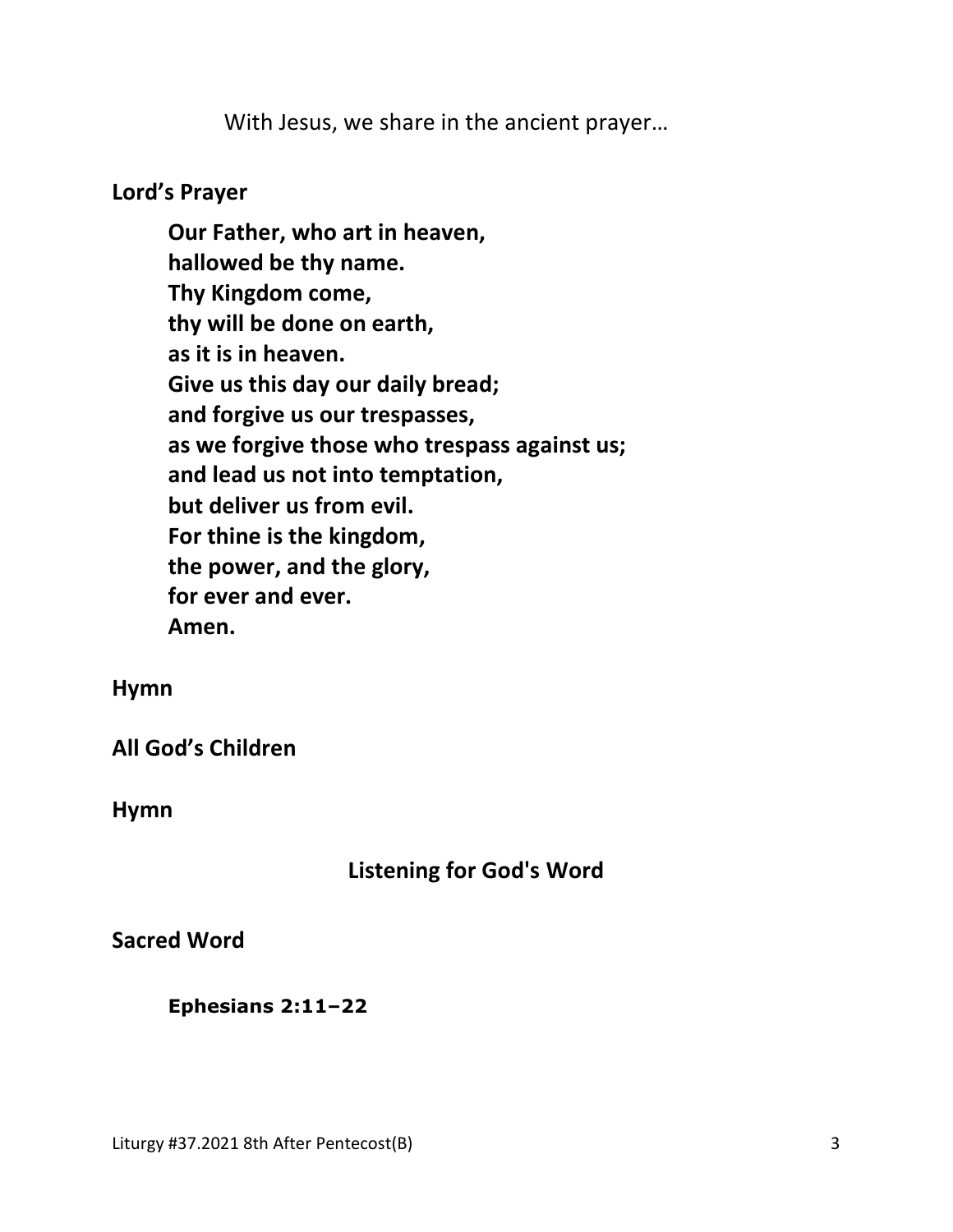So then, remember that at one time you Gentiles by birth, called "the uncircumcision" by those who are called "the circumcision"—a physical circumcision made in the flesh by human hands—remember that you were at that time without Christ, being aliens from the commonwealth of Israel, and strangers to the covenants of promise, having no hope and without God in the world. But now in Christ Jesus you who once were far off have been brought near by the blood of Christ. For he is our peace; in his flesh he has made both groups into one and has broken down the dividing wall, that is, the hostility between us. He has abolished the law with its commandments and ordinances, that he might create in himself one new humanity in place of the two, thus making peace, and might reconcile both groups to God in one body through the cross, thus putting to death that hostility through it. So he came and proclaimed peace to you who were far off and peace to those who were near; for through him both of us have access in one Spirit to the Father. So then you are no longer strangers and aliens, but you are citizens with the saints and also members of the household of God, built upon the foundation of the apostles and prophets, with Christ Jesus himself as the cornerstone. In him the whole structure is joined together and grows into a holy temple in the Lord; in whom you also are built together spiritually into a dwelling place for God.

### **Psalm 23**

### **Mark 6:30–34, 53–56**

The apostles gathered around Jesus, and told him all that they had done and taught. He said to them, "Come away to a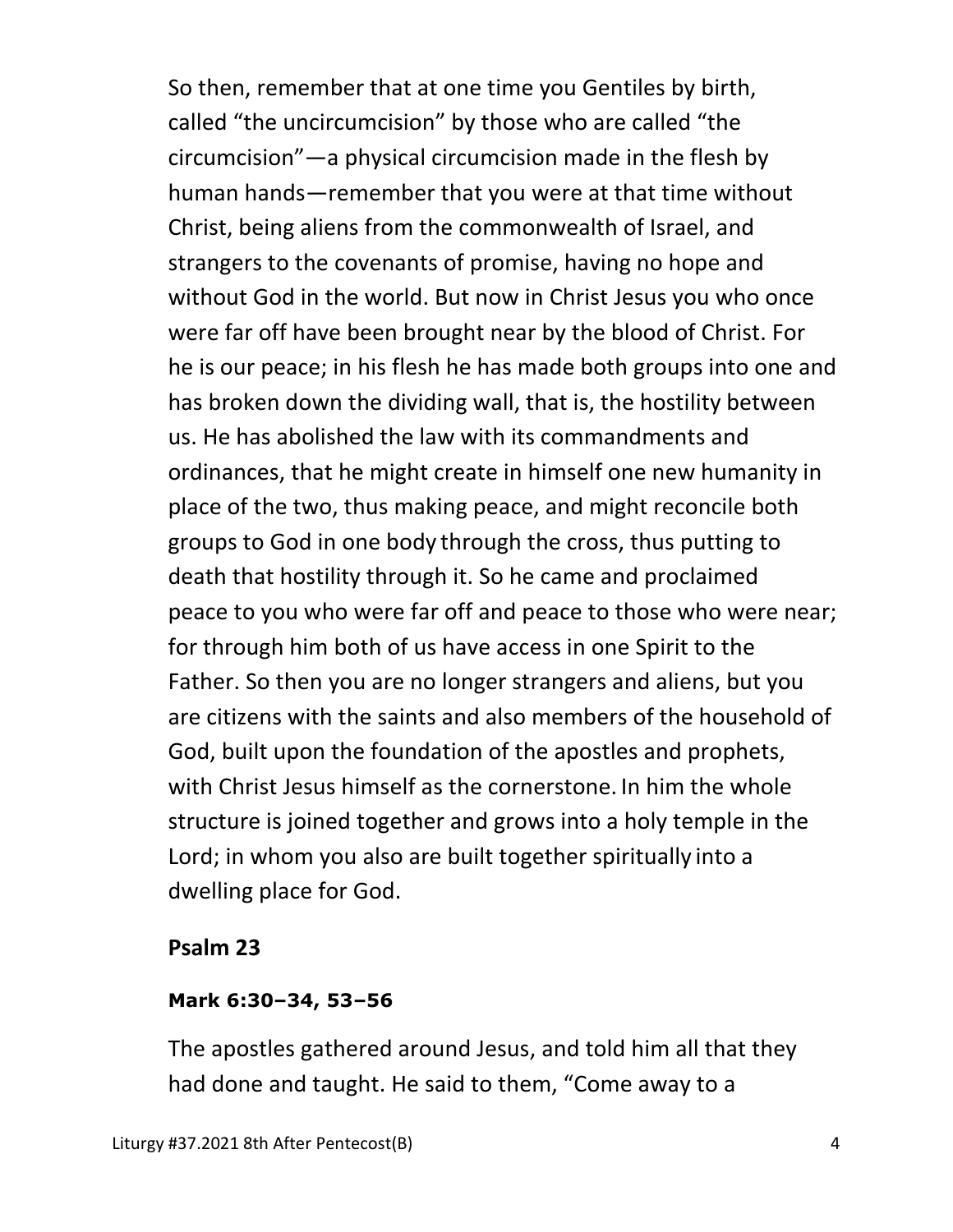deserted place all by yourselves and rest a while." For many were coming and going, and they had no leisure even to eat. And they went away in the boat to a deserted place by themselves. Now many saw them going and recognized them, and they hurried there on foot from all the towns and arrived ahead of them. As he went ashore, he saw a great crowd; and he had compassion for them, because they were like sheep without a shepherd; and he began to teach them many things.... When they had crossed over, they came to land at Gennesaret and moored the boat. When they got out of the boat, people at once recognized him, and rushed about that whole region and began to bring the sick on mats to wherever they heard he was. And wherever he went, into villages or cities or farms, they laid the sick in the marketplaces, and begged him that they might touch even the fringe of his cloak; and all who touched it were healed.

### **Anthem**

**Sermon** 

**Reflective Music** 

### **Responding to God's Word**

### **Offertory Invitation**

 God's goodness flourishes around us in this season of growth and re-creation. Our gifts to God are a token of our gratitude for all we receive in Christ and in creation. These gifts will also help God's goodness flourish through the ministries we undertake in Jesus' name.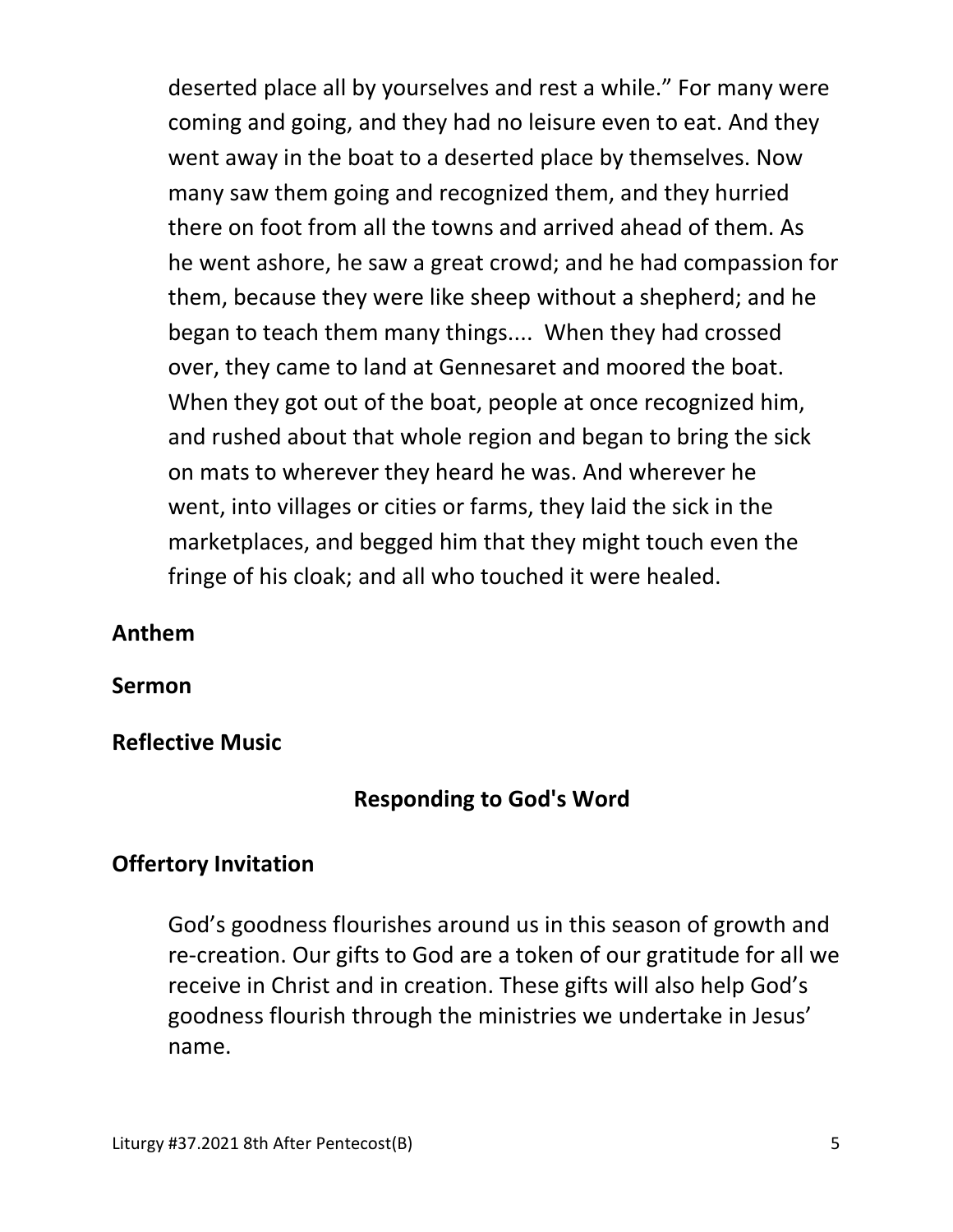## **Offertory**

### **\*Presentation of Offering**

### **\*Offertory Prayer**

**God of goodness and growth, receive our gifts and our gratitude for the fruitfulness you provide. Bless our gifts with your Spirit so that they may accomplish more than we can ask or imagine, for the sake of Christ, our Friend and Saviour. Amen.** 

#### **Prayers of Thanksgiving and Intercession**

Good and generous God, in Christ you came to us, promising life in abundance. We give you thanks today for the abundant gifts we receive in him the assurance of your love day by day; the relief of your mercy when we recognize our own failings; hope to sustain us when things seem bleak; and peace that comes when we trust ourselves to your eternal keeping. These are the gifts that matter, O God, so for all these gifts and other blessings we recognize around us, we give you thanks in these moments of silence:

 Generous God, today we pray for all whose lives seem empty of joy because the going is tough, and friends still seem far away… because their hearts are filled with disappointment… because their sorrow and grief are keen this day…

Support each one in your abundant compassion.

Generous God,

 we remember before you those who lives are empty of peace and hope because they are struggling with illness or disability… because they are powerless in the face of violence or other forces beyond their control…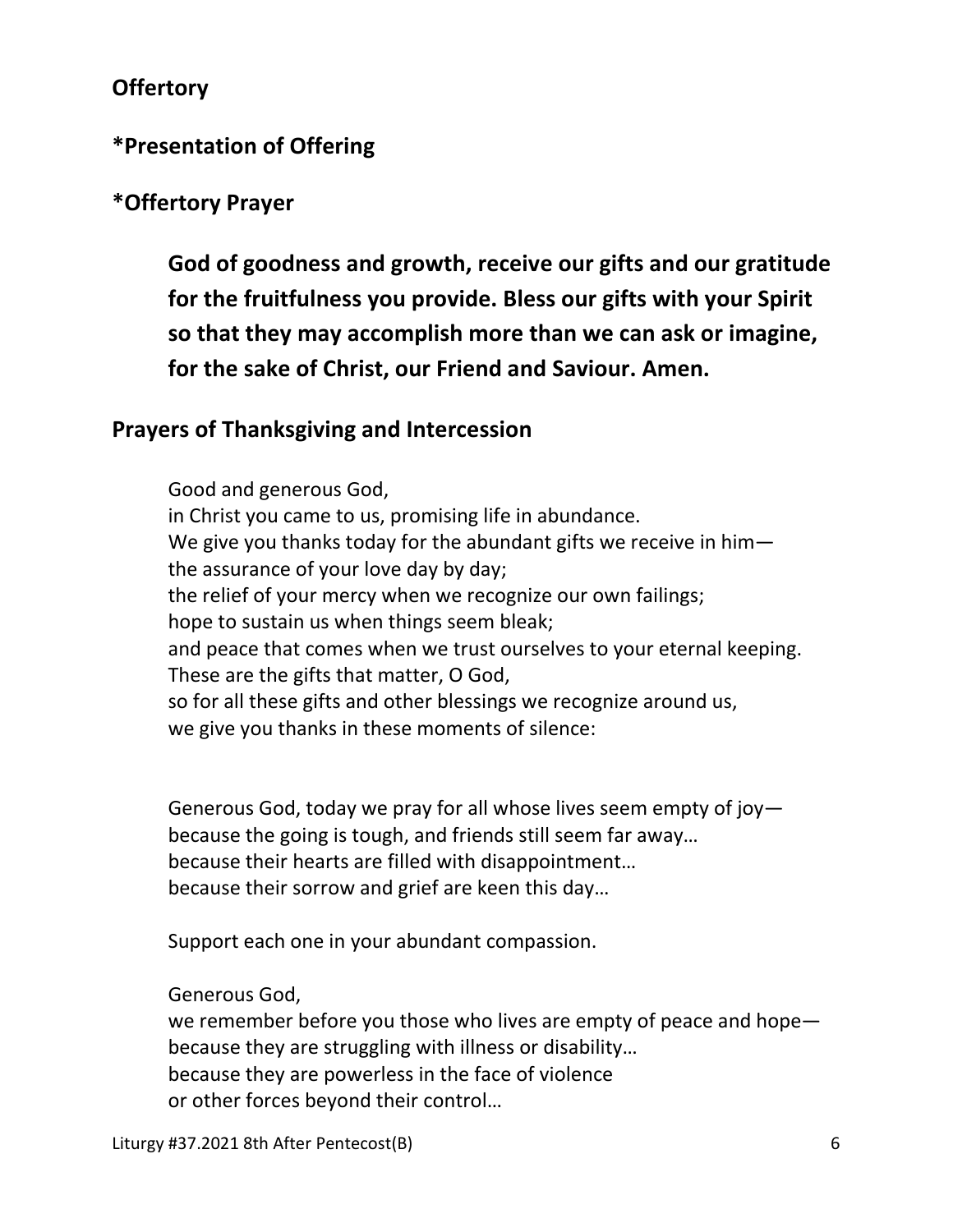Especially today we pray for all those facing discrimination because of their culture or their religion, and those struggling amid the wild fires in British Community.

Send your peace and promise with signs of new possibility and real hope.

 Generous God, we remember before you those for whom life is frustrating because they are without work… because they have made poor choices and cannot find a way forward… because what comes next does not seem clear…

Support each one in your abundant mercy and lead them in new paths.

Good and generous God,

fill us with energy and compassion to reach out to those facing difficult times.

May we become the gift we have received in the Christ. Amen.

### **\*Blessing**

 The presence of God reaches beyond this place... May the flame that has brightened our time together warm our hearts, light our paths, **and inspire our vision, as we once again go our separate ways.** 

 Walk well your journey in peace and in justice. May you be wrapped in the shawl of God's loving. May you be cherished. May you be blessed. **Amen. May it be so.** 

**Choral Benediction** "When You Walk from Here" VU #298